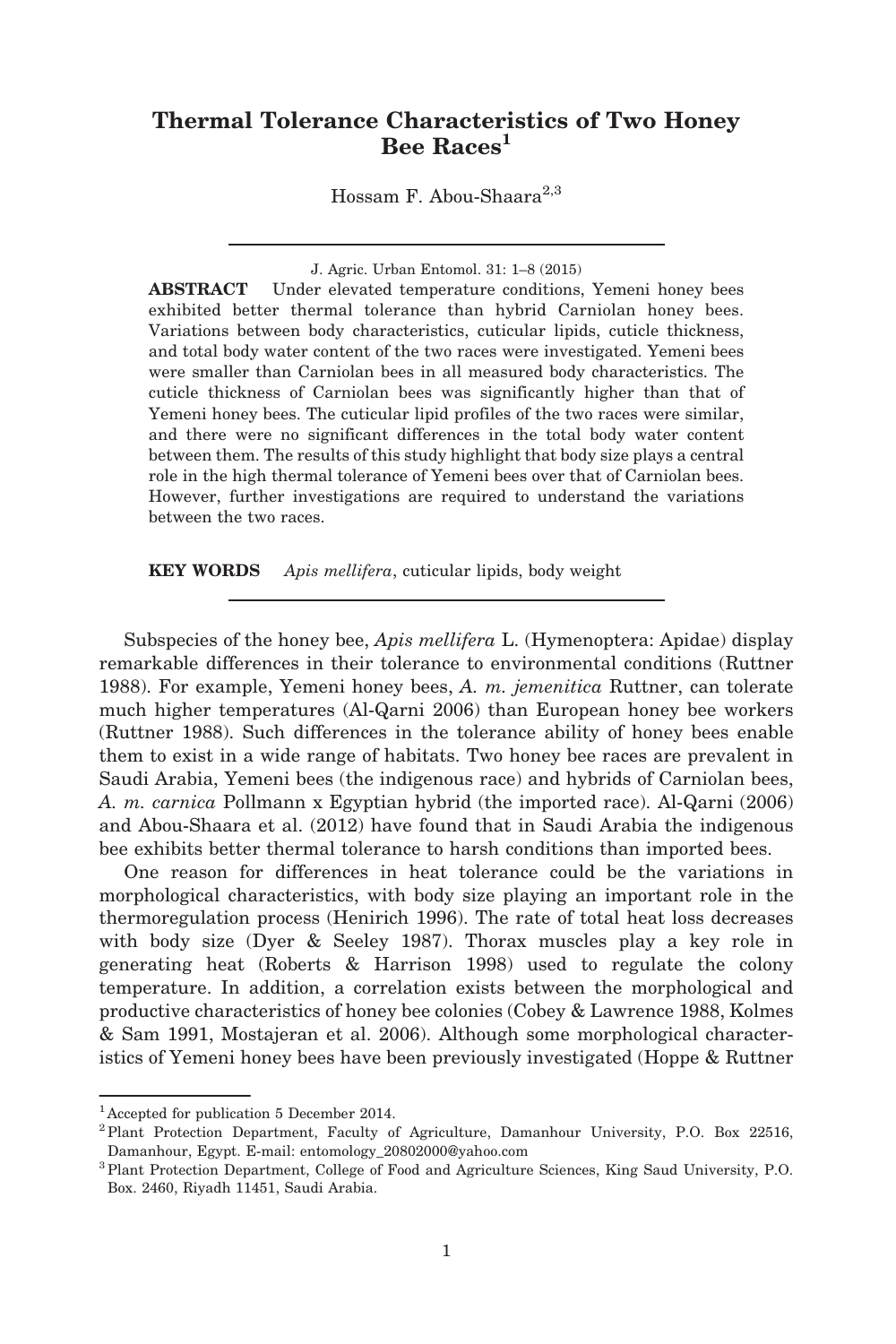1990, Abou-Shaara & Al-Ghamdi 2012), morphological characteristics that correlate with the thermoregulation process have not been well elucidated.

Another possible explanation for the difference in heat tolerance among races is the cuticular lipid content of the two races. Insect epicuticular lipids boost water conservation, which reduces water loss through the cuticle (Jones 1954, Gibbs 1998). In addition, cuticle thickness could also be a factor in preserving body water under elevated temperatures. The highest proportion (about 85%) of body water is lost through the cuticle (Nation 2002). Unfortunately, few studies have been conducted on the cuticle thickness of honey bees. Total body water content, in combination with the previously mentioned factors, could play a key role in body tolerance to thermal stress. Therefore, the present study examines variations between morphological characteristics (body and cuticle thickness), cuticular lipids, and total body water content of Yemeni and hybrids of Carniolan honey bees to better understanding factors involved in thermal tolerance.

### Materials and Methods

Yemeni honey bees, A. m. jemenitica, and hybrids of Carniolan honey bees, A. m. carnica, x Egyptian honey bees (Carniolan honey bees throughout this paper) were obtained from the Bee Research Unit, King Saud University (KSU), Riyadh, Saudi Arabia.

Body characteristics. It is known that at least 15 workers per colony are sufficient for morphological studies (Abou-Shaara et al. 2013a). Thus, for each race of honey bees, 30 forager workers were collected from each of ten colonies. Collection containers were weighed to the nearest 0.01 mg (GR 200 balance, A&D Company, Ltd., Tokyo, Japan) before (W1) and after (W2) the collection of 30 bees, and the mean weight per bee was calculated  $[(W2 - W1)/30]$  for each honey bee race. Workers were then immobilized in a freezer for up to 15 min. To obtain thorax images, immobilized workers were scanned on their dorsal surface using an HP Scanjet 8300 scanner (Hewlett Packard, Palo Alto, CA) at 236.2 dots/cm [5 600 dots per inch (dpi)]. Subsequently, head, fore wings, and hind wings were separated, mounted onto transparent sticky sheets, and scanned (236.2 dots/cm) to a personal computer. Dimensions were then measured using the ruler tool of Adobe Photoshop® (Adobe Systems Inc., San Jose, CA) according to Abou-Shaara et al. (2011). Such measurements are considered proportional proxies to body size (Waddington & Herbst 1987, Hunt et al. 1998).

Cuticular lipids. The cuticular lipids of honey bees are known to differ between workers of the same colony as well as between colonies of the same race (Kather et al. 2011). Therefore, a qualitative analysis of the cuticular lipid profiles for the two races was conducted using a GC/MS method adopted from Kather et al. (2011). Three returning forager bees were collected from the entrance of each colony and three colonies per race were used in the analyses (9 workers per race). Schmitt et al. (2007) used five forager worker bees during their study of cuticular hydrocarbons, thus the sample size we used was considered sufficient. Worker bees were then killed by freezing and stored at  $-20^{\circ}$ C until analysis. Each bee was placed in 0.5 ml HPLC-grade hexane for 2 min. Then,  $50 \mu L$  of the extract was transferred to an open glass vial to evaporate the solvent. Prior to the analysis, each sample was silylated with 30  $\mu$ L BSTFA at 70<sup>°</sup>C for 20 min. The samples were then dried and  $30 \mu L$  hexane was added to each. The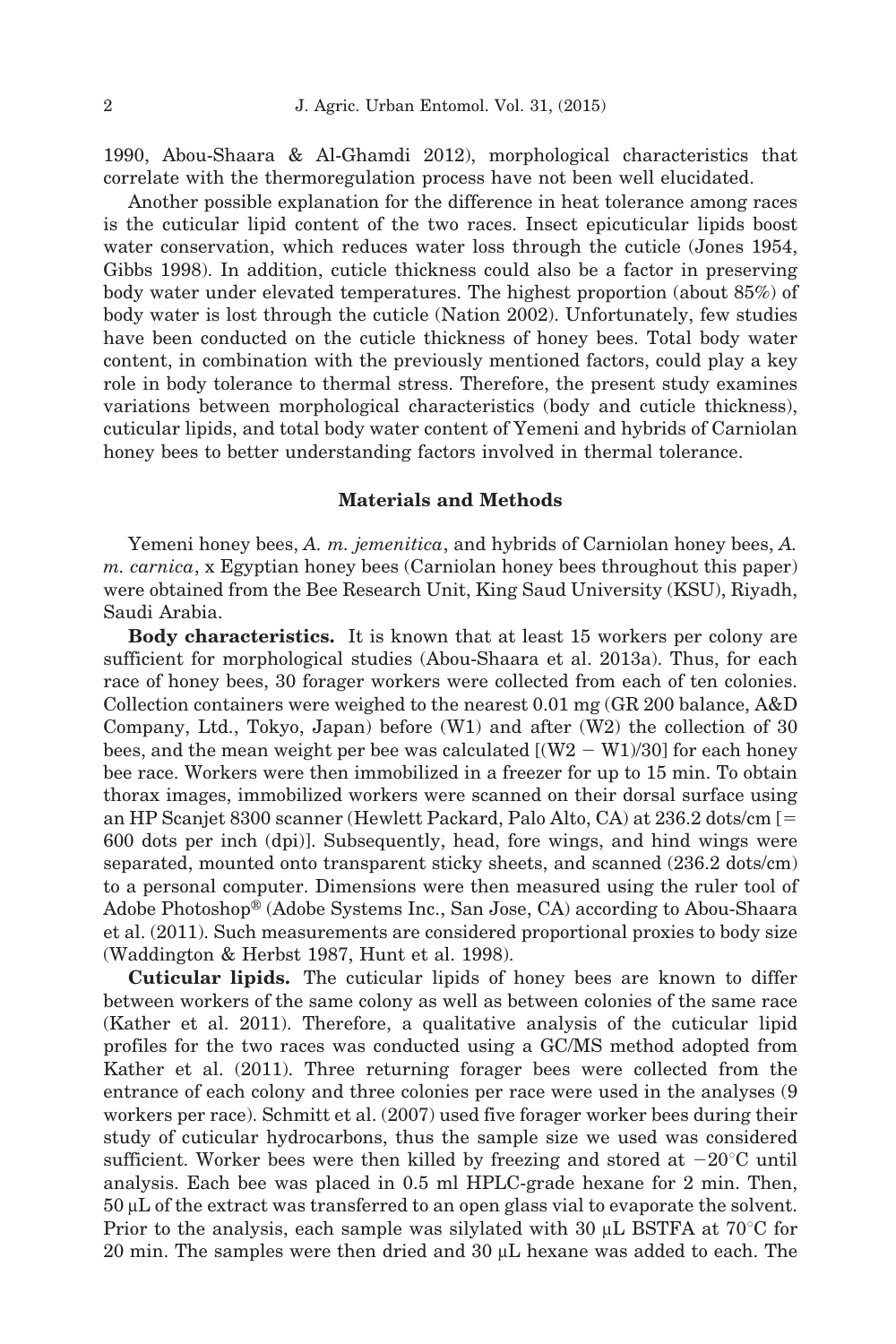samples were analyzed on an Agilent 7890A GC system (Agilent Technologies Inc., Santa Clara, CA) coupled to a 5975C MS (triple-axis detector). The GC was equipped with an Agilent 19091S column (250  $\mu$ L ID  $\times$  30 m, 0.25  $\mu$ L film thickness). Helium was used as the carrier gas at a constant flow rate of 1 ml/min. A temperature program of 70<sup>°</sup>C to 200<sup>°</sup>C at 40<sup>°</sup>C/min and 200<sup>°</sup>C to 320<sup>°</sup>C at 25<sup>°</sup>C/ min was used in the analysis. Samples were injected in the splitless mode. Detected compounds were considered to be representative of the cuticular lipid profile of the two races. Compounds from the two races were identified using a National Institute of Standards and Technology (NIST) mass spectral (MS) database (NIST 08.L) (NIST 2008), considering only those compounds with a probability above 80%. Also, only the previously detected compounds from honey bees described by Kather et al. (2011) and Schmitt et al. (2007) were considered during the comparison of the two races.

Cuticle thickness. Three forager honey bee workers were collected from each of the Carniolan and Yemeni honey bee colonies. These bees were immersed directly into 70% ethyl alcohol. Elias-Neto et al. (2009) used at least three specimens during their histological study on honey bees, thus the sample size we used was considered sufficient. The thoraxes were then separated and placed in 70% ethyl alcohol until analysis. The separated thoraxes were carefully cut in half along the medial line, and three sites on the second tergite were chosen to measure the cuticle thickness (Figures 1 & 2) using an Inspect  $S50^{TM}$  scanning electron microscope (FEI, Eindhoven, The Netherlands). The total of 18 measurements was taken for each of the two races (3 sites per thorax, and 3 thoraxes per race).

Total body water content. The total body water content of the honey bees was determined by first collecting 60 forager worker bees of each race (10 bees per glass container with 6 containers per race). This sample size was considered sufficient because Murylev et al. (2012) used 30 bees of each race during estimation of total body water content. The container weight (W0) was recorded on a Mettler PJ6000 balance (Mettler Toledo AG, Greifensee-Zürich, Switzerland), and the weight of the container with the collected bees was recorded (W1). The wet weight (W3) of the bees was calculated as  $W1 - W0$ . These samples were subsequently dried at  $100^{\circ}$ C for 48 h in accordance with the method of Murylev et al. (2012), and their dry weights were recorded (W4). The percentages of total body water were calculated as follows:  $[(W1 - W4)/W3] \times 100$ .

**Statistical analysis.** Means were compared using a  $t$ -test at a confidence level of 95% with SAS 9.1.3 (SAS Institute 2004).

#### Results

Yemeni honey bees were smaller than Carniolan honey bees in all measured characteristics (Table 1). In addition, mean body weight of Yemeni honey bees was 28.6% lower than Carniolan honey bee workers (Table 1). Significant differences were found between all measured characteristics  $(P < 0.05)$  according to a t-test. However, there was a high degree of similarity in the cuticular lipid profiles of Yemeni and Carniolan honey bees (Table 2). Fifteen alkanes were detected in Yemeni honey bees, while only 13 alkanes were detected in Carniolan honey bees (dodecane and tricosane were not detected). Four alkenes were detected in Yemeni honey bees while all alkenes except heptadecene were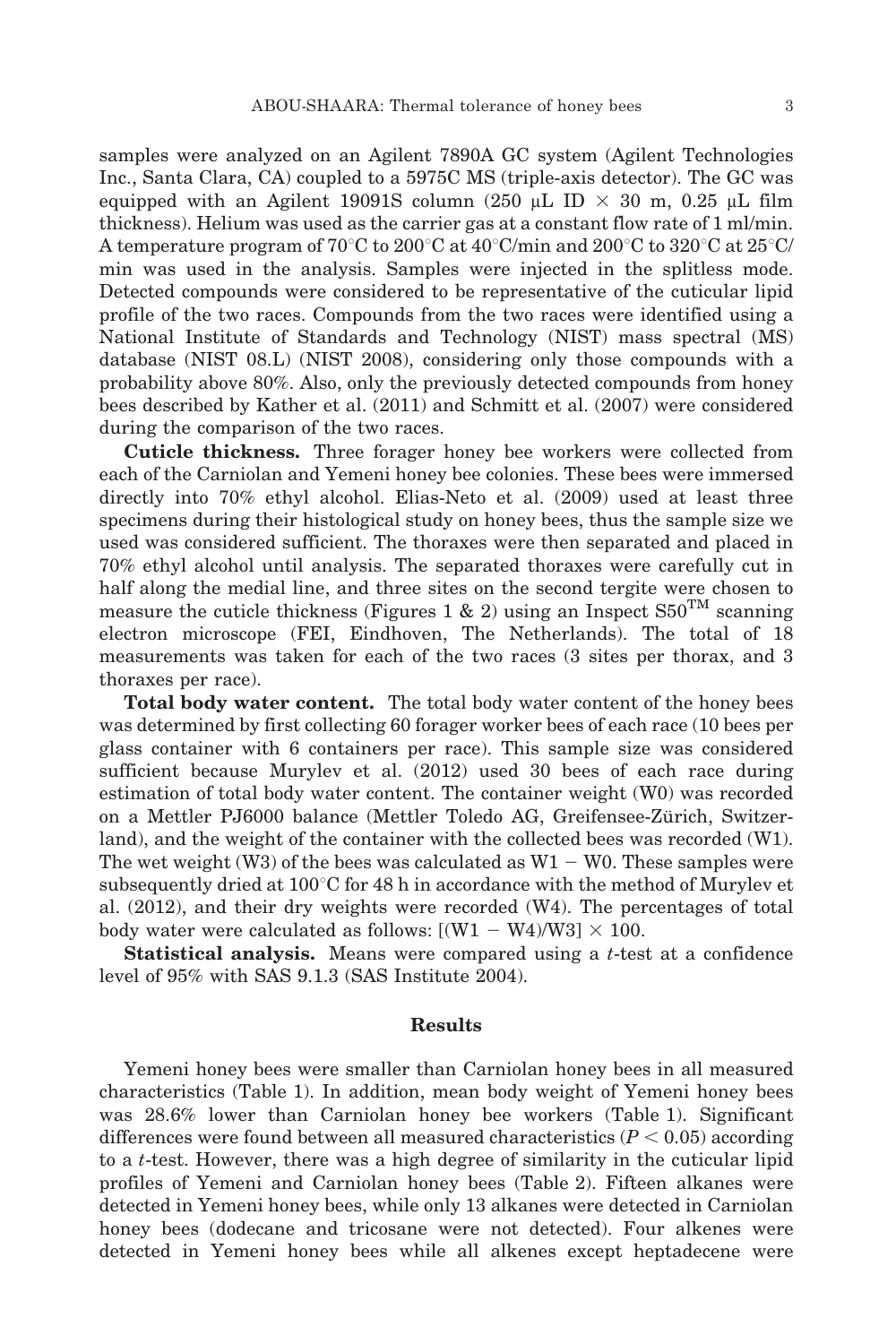

Fig. 1. Half thorax of honey bee worker shows the sites X1, X2, and X3 for measuring cuticle thickness at the  $2<sup>nd</sup>$  tergite (T1: 1<sup>st</sup> tergite, T2:  $2<sup>nd</sup>$ tergite, T3: 3rd tergite, Cu: Cuticle, and Mu: Muscles).

detected in Carniolan honey bees. No differences were found in the two fatty acids observed. Mean cuticle thickness for Carniolan honey bees at  $16.0 \pm 0.5$  µm (mean  $\pm$  SE) was significantly thicker (t = 5.21, P = 0.0001) than the cuticle thickness mean for Yemeni honey bees at  $12.5 \pm 0.4$  µm. The difference between



Fig. 2. Honey bee cuticle with measurement of thickness (Cu: Cuticle).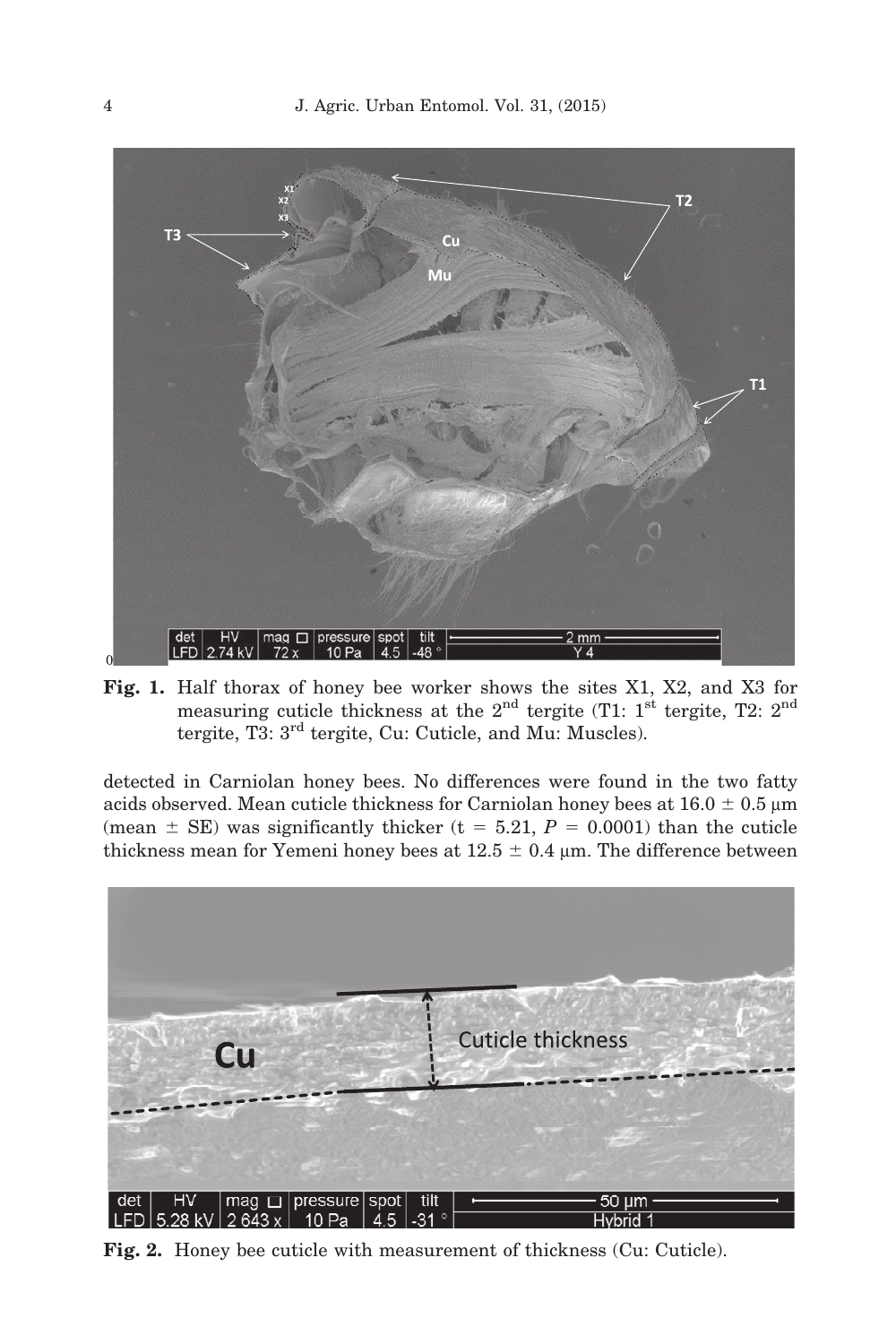|                       | Mean $\pm$ SD        |                                |                       |
|-----------------------|----------------------|--------------------------------|-----------------------|
| Characteristic        | Yemeni<br>honey bees | Carniolan<br>honey bees        | Percent<br>difference |
| Fore wing length (mm) | $7.79 \pm 0.21$ b    | $8.78 \pm 0.22$ a <sup>1</sup> | 11.3                  |
| Fore wing width (mm)  | $2.77 \pm 0.12$ b    | $3.10 \pm 0.13$ a              | 10.6                  |
| Hind wing length (mm) | $5.46 \pm 0.16$ b    | $6.14 \pm 0.15$ a              | 11.1                  |
| Hind wing width (mm)  | $1.59 \pm 0.12$ b    | $1.82 \pm 0.13$ a              | 12.6                  |
| Head length (mm)      | $2.69 \pm 0.13$ b    | $3.12 \pm 1.50$ a              | 13.8                  |
| Head width (mm)       | $3.31 \pm 0.11$ b    | $3.64 \pm 0.09$ a              | 9.1                   |
| Thorax length (mm)    | $2.99 \pm 0.13$ b    | $3.32 \pm 0.16$ a              | 9.9                   |
| Thorax width (mm)     | $2.45 \pm 0.20$ b    | $2.94 \pm 0.17$ a              | 16.7                  |
| Body weight (mg)      | $71.4 \pm 4.8$ b     | $99.9 \pm 6.9 a$               | 28.6                  |

|  | Table 1. Measurements of morphological characteristics (means $\pm$ SD) |  |  |
|--|-------------------------------------------------------------------------|--|--|
|  | of Yemeni and Carniolan honey bees.                                     |  |  |

<sup>1</sup>According to a *t*-test, means within rows for the two bee races were significantly different ( $P < 0.05$ ) for all characteristics.

the cuticle thicknesses of the two races was approximately  $3.5 \mu m$  (22.2% less for the Yemeni bees). The total body water content was  $70.2 \pm 1.4\%$  (mean  $\pm$  SE) for Carniolan honey bees and  $67.0 \pm 2.0\%$  for Yemeni honey bees (3.2% less for the Yemeni bees), however this difference was not significant according to a  $t$ -test  $(t = 1.33, P = 0.21).$ 

## **Discussion**

Body characteristics. Yemeni honey bees were smaller than Carniolan honey bees in all measured characters, and the differences in wing lengths and widths between the two races are similar to previous findings of Abou-Shaara & Al-Ghamdi (2012). The smaller size of the Yemeni bees may be an adaptation for living in hot and arid environments. It has been reported that Yemeni honey bees have a higher tolerance to hot conditions than do Carniolan honey bees (Al-Qarni 2006, Abou-Shaara et al. 2012). Accelerated body cooling could help explain the adaptation of small body size in hot conditions (Dyer & Seeley 1987, Heinrich 1996). On the contrary, the larger size of Carniolan honey bees may enable them to adapt to moderate and cold conditions by generating more heat, thus keeping their bodies warmer.

Cuticular lipids. It is known that the insects living in hot and arid environments have an abundance of alkanes (Hadley & Schultz 1987). Alkanes have a high melting point, which helps reduce water loss through the cuticle and protects insects from desiccation (Gibbs 1998). Yemeni bees had two more alkanes than Carniolan bees, which had a lipid profile similar to that reported by Abou-Shaara et al. (2013b). However, this minor variation in alkane profiles between the two races probably doesn't fully explain the differences in thermal tolerance, and other factors may play a role.

Few difference in alkenes and fatty acids were detected between the two races. Similarly, Kather et al. (2011) found no differences between honey bee colonies in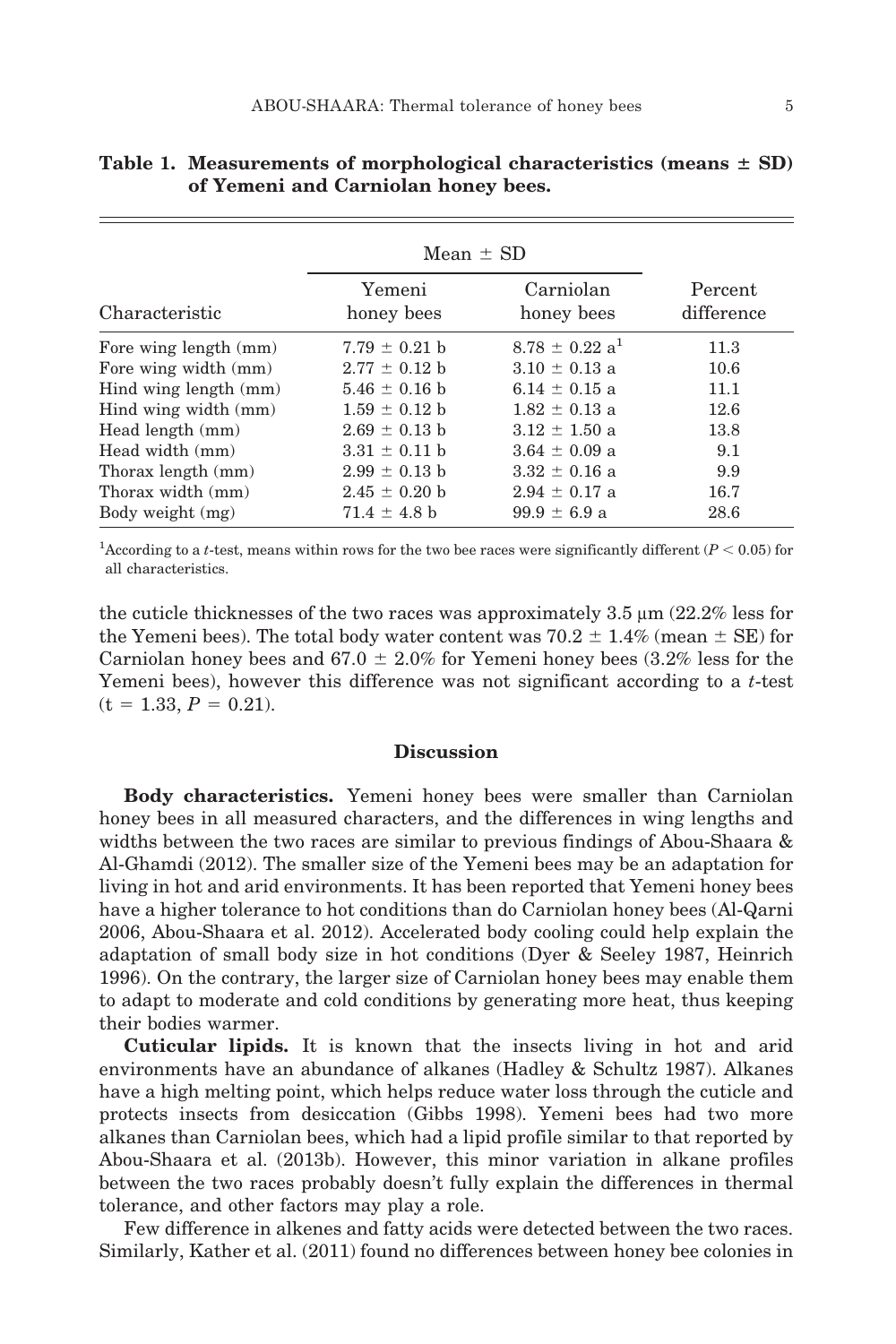|             |            |                   | Presence $(+)$ or absence $(-)$<br>of component |            |
|-------------|------------|-------------------|-------------------------------------------------|------------|
| Retention   | Chemical   |                   | Yemeni                                          | Carniolan  |
| time (min.) | class      | Component         | honey bees                                      | honey bees |
| 3.507       | Alkane     | Dodecane          | $\ddot{}$                                       |            |
| 3.851       | Alkane     | Tetradecane       | ÷                                               | +          |
| 4.209       | Alkane     | Tridecane         | ٠                                               | ٠          |
| 4.983       | Alkane     | Octacosane        | +                                               | $\ddot{}$  |
| 5.727       | Fatty acid | Hexadecanoic acid | ٠                                               | ÷          |
| 6.328       | Alkane     | Heneicosane       | ÷                                               | $\ddot{}$  |
| 6.455       | Fatty acid | Octadecanoic acid | ÷                                               | ÷          |
| 6.671       | Alkane     | Docosane          | ٠                                               | ٠          |
| 6.755       | Alkene     | Docosene          | ÷                                               | $\ddot{}$  |
| 7.004       | Alkane     | Heptadecane       | +                                               | ٠          |
| 7.273       | Alkane     | Tricosane         | ÷                                               |            |
| 7.669       | Alkane     | Pentacosane       | ÷                                               | ÷          |
| 8.028       | Alkane     | Hexacosane        | ÷                                               | ÷          |
| 8.433       | Alkane     | Heptacosane       | +                                               | ÷          |
| 9.395       | Alkane     | Nonacosane        | ÷                                               | $\ddot{}$  |
| 9.567       | Alkane     | Hexadecane        | ÷                                               | ÷          |
| 9.988       | Alkane     | Triacontane       | ÷                                               | ÷          |
| 10.718      | Alkane     | Tetracosane       | ÷                                               | ٠          |
| 10.597      | Alkene     | 1-Nonadecene      | +                                               | ٠          |
| 12.385      | Alkene     | 9-Triosene        | +                                               | ٠          |
| 12.585      | Alkene     | Heptadecene       | $\ddot{}$                                       |            |

Table 2. Cuticular lipids of Yemeni and Carniolan honey bees.

alkenes and fatty acids. These two groups of chemicals have a role in nestmate recognition as they are easily recognized and discerned (Chaline et al. 2005), but have no clear role in reducing body water losses.

Cuitcle thickness. In this study, Carniolan honey bees had a significantly thicker cuticle than Yemeni honey bees, but this does not help explain the difference in the thermal tolerance between the two races. Even though Yemeni honey bees have a thinner cuticle, they have more thermal tolerance than Carniolan honey bees as found by Abou-Shaara et al. (2012). They found that Yemeni and Carniolan honey bees began to display intolerance at  $61^{\circ}$ C and  $57.5^{\circ}$ C, respectively, when they were exposed to temperature program from  $30^{\circ}$ C to  $70^{\circ}$ C, and Yemeni honey bees survived longer at  $40^{\circ}$ C and low relative humidity of 15% compared with Carniolan bees. Additionally, layers within the cuticle may be very thin, with the epicuticle layer being only  $1$  to  $4 \mu$ m (Nation  $2002$ ), and the wax layer of honey bees is only  $0.13 \mu m$  (Lockey 1959).

Total body water content. No significant differences were found in the total body water content of Yemeni and Carniolan honey bees, and the means for the two races are in accordance with those obtained by Murylev et al. (2012) for A. m. mellifera and A. m. carpathica. They found that body water content ranged from 63.2% to 72.4% and from 67.3% to 74.2% for A. m. mellifera and A. m.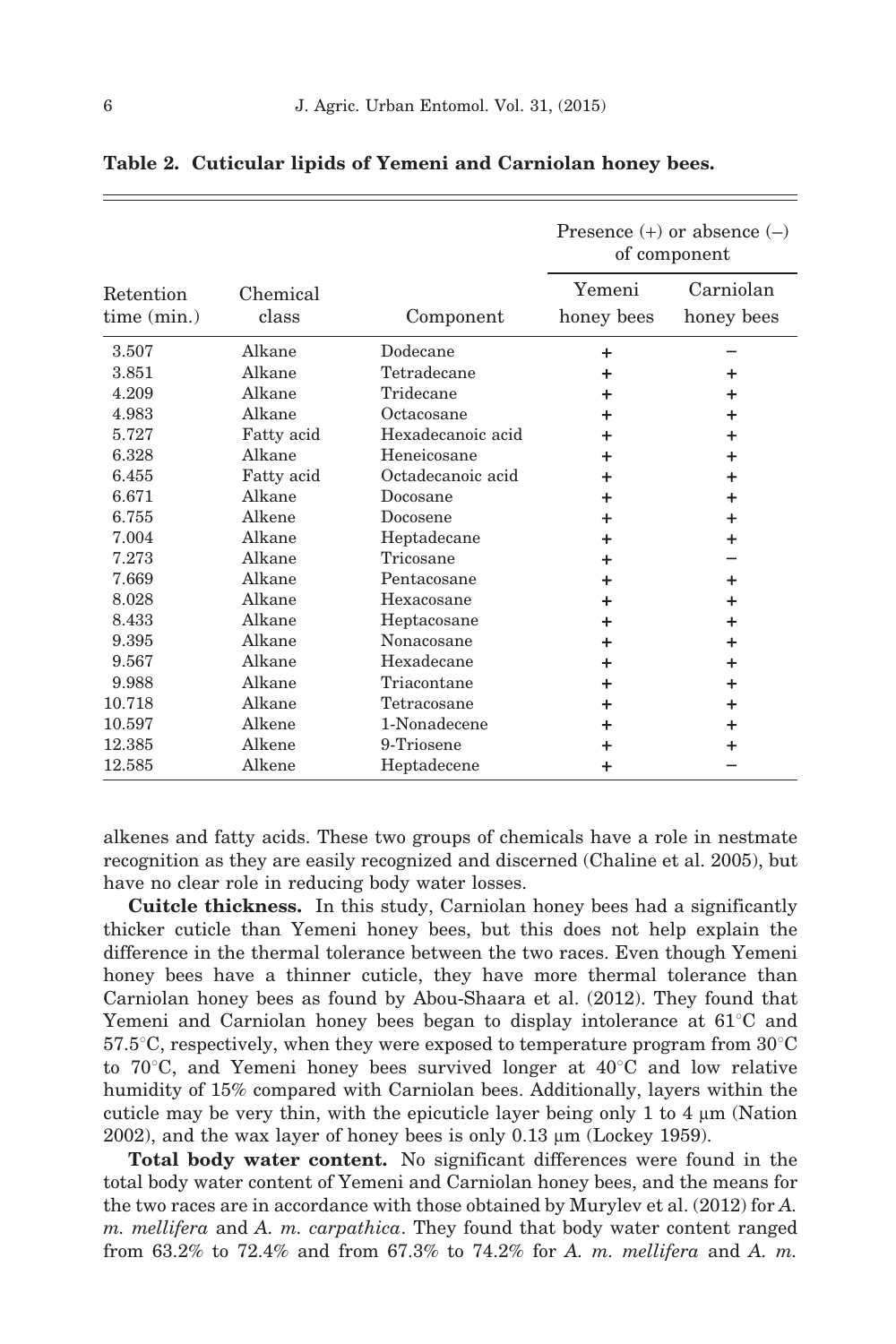The results of this study highlight that cuticular lipids, cuticle thickness, and body water content have no clear role in the higher thermal tolerance of Yemeni honey bees over that of Carniolan honey bees. However, this study provides evidence that Yemeni honey bees may be more tolerant to thermal stress than Carniolan honey bees due to their smaller size. Moreover, further investigations on genetic differences and heat shock proteins are required to understand the variations between the two races in their tolerances of thermal stress.

#### Acknowledgments

I thank the General Directorate of Research Grants at King Abdulaziz City for Science and Technology for funding this research (research code: A-T-34-0268). I also thank the National Plan of Science and Technology (NPST), KSU for providing the linguistic revision service. Many thanks are extended to the reviewers of this manuscript for their valuable comments.

# References Cited

- Abou-Shaara, H. F. & A. A. Al-Ghamdi. 2012. Studies on wings symmetry and honey bee races discrimination by using standard and geometric morphometrics. Biotechnol. Anim. Husband. 28: 575–584.
- Abou-Shaara, H. F., A. A. Al-Ghamdi & A. A. Mohamed. 2012. Tolerance of two honey bee races to various temperature and relative humidity gradients. Environ. Exp. Biol. 10: 133–138.
- Abou-Shaara, H. F., A. A. Al-Ghamdi & A. A. Mohamed. 2013a. Body morphological characteristics of honey bees. Agricultura 10: 45–49.
- Abou-Shaara, H. F., K. A. Draz, M. Al-Aw & K. Eid. 2011. Simple method in measuring honey bee morphological characters. Proceed.  $42<sup>nd</sup>$  Internat. Apicult. Congress– Apimondia, 21–25 September 2011, Buenos Aries, Argentina, 222 pp.
- Abou-Shaara, H. F., A. R. Singl & A. A. Al-Ghamdi. 2013b. Comparison between cuticular lipids on body parts of two honey bee subspecies. Environ. Exp. Biol. 11: 185– 188.
- Al-Qarni, A. S. 2006. Tolerance of summer temperature in imported and indigenous honeybee Apis mellifera L. races in central Saudi Arabia. Saudi J. Biol. Sci. 13: 123–127.
- Chaline, N., J. Sandoz, S. J. Martin, F. L. W. Ratnieks & G. R. Jones. 2005. Learning and discrimination of individual cuticular hydrocarbons by honeybees (Apis mellifera). Chem. Sense 30: 1–9.
- Cobey, S. T. & C. Lawrence. 1988. Commercial application and practical use of the Page– Lawidlaw closed population breeding program. Am. Bee J. 125: 341–344.
- Dyer, F. D. & T. D. Seeley. 1987. Interspecific comparisons of endothermy in honey bees (Apis): Deviations from the expected size-related patterns. J. Exp. Biol. 127: 1–26.
- Elias-Neto, M., M. P. M. Soares & M. M. G. Bitondi. 2009. Changes in integument structure during the imaginal molt of the honey bee. Apidologie 40: 29–39.
- Gibbs, A. G. 1998. Water-proofing properties of cuticular lipids. Am. Zool. 38: 471–482.
- Hadley, N. F. & T. D. Schultz. 1987. Water-loss in three species of tiger beetles (Cicindela): Correlations with epicuticular hydrocarbons. J. Insect Physiol. 33: 677–682.
- Heinrich, B. 1996. The Thermal Warriors: Strategies of Insect Survival. Harvard University Press, Cambridge, MA.
- Hoppe, H. & F. Ruttner. 1990. Altitude dependent variation of honey bees in the Yemen. Apidologie 21: 336–338.